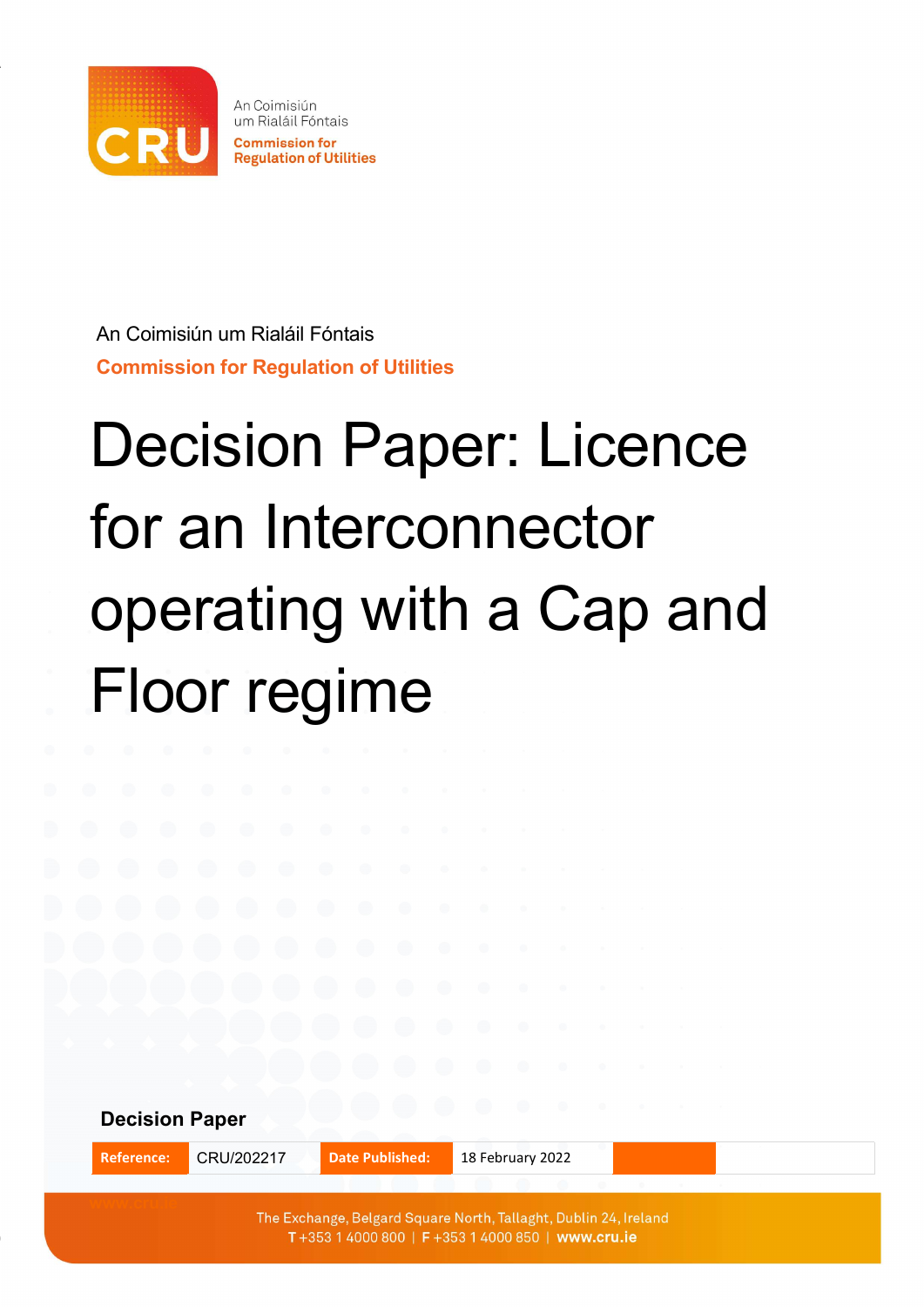# CRU Mission Statement

The CRU's mission is to protect the public interest in Water, Energy and Energy Safety.

The CRU is guided by four strategic priorities that sit alongside the core activities we undertake to deliver on the public interest. These are:

- Deliver sustainable low-carbon solutions with well-regulated markets and networks
- **Ensure compliance and accountability through best regulatory practice**
- Develop effective communications to support customers and the regulatory process
- **•** Foster and maintain a high-performance culture and organisation to achieve our vision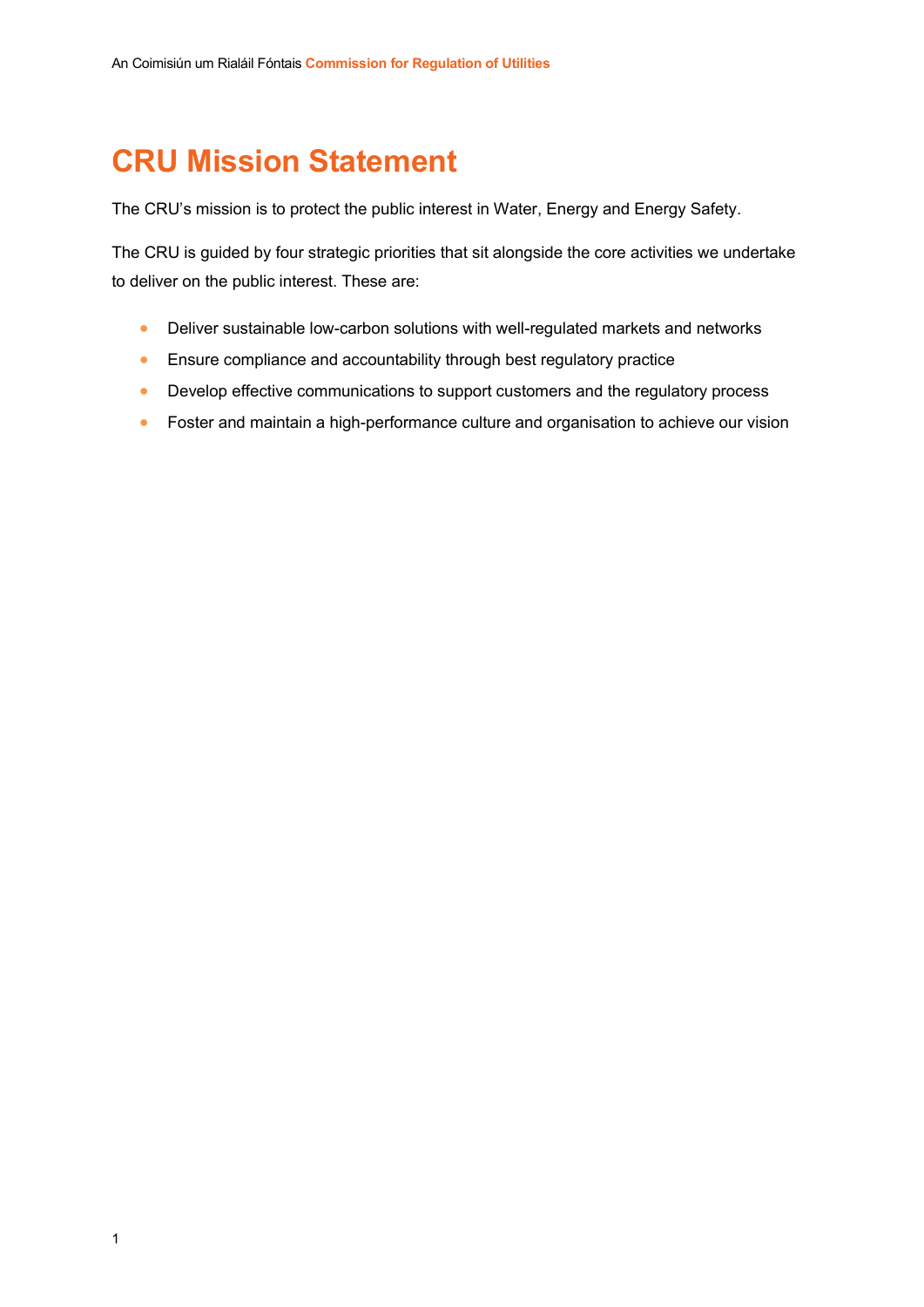## Executive Summary

In November 2021, the CRU published CRU21132 "Consultation Paper: Draft Licence for an Interconnector operating with a Cap and Floor regime". That consultation set out CRU's proposed Interconnector Operator Licence for an interconnector operating under a cap and floor regime, such as the regime described in CRU/21/114 for the Greenlink Interconnector.

CRU received five responses to the consultation, which it considered in coming to its final decision as set out in this Paper. The resultant template for an Interconnector Operator Licence is published alongside this Decision Paper.

It is anticipated that the first issuance of a licence based on this template will be to Greenlink Interconnector Limited.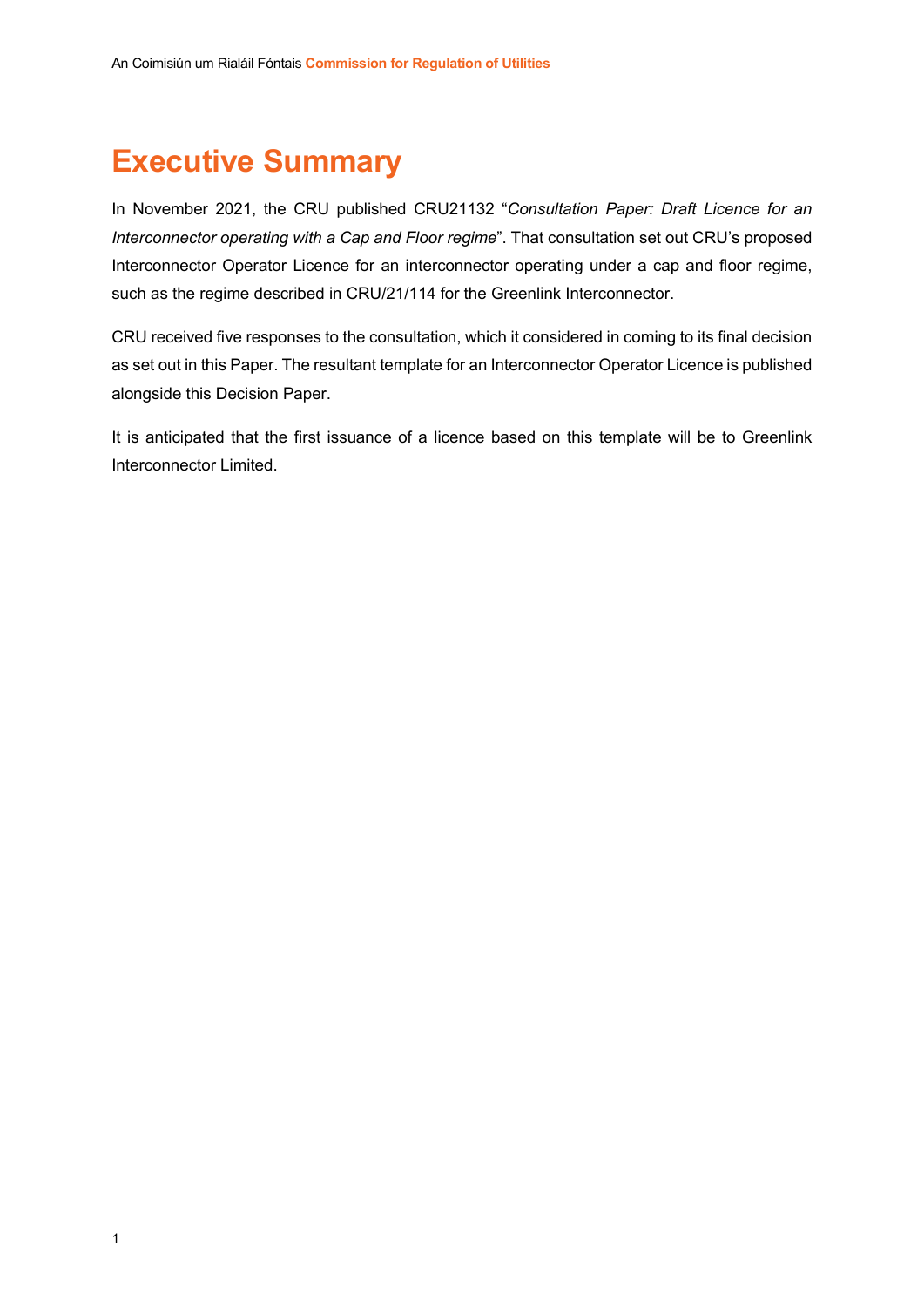# Public/ Customer Impact Statement

- The CRU deemed the construction of the proposed Greenlink Interconnector to be in the public interest, and subsequently developed a cap and floor funding regime that will apply to the interconnector. This funding regime was subject to extensive public consultation by CRU prior to this licence development.
- The existing CRU interconnector operator licence template was used as a basis for this Cap and Floor licence template. The existing interconnector does not operate under a Cap and Floor regime, so the relevant provisions were updated to reflect the associated differences and consulted upon in CRU/21/132.
- A number of changes to the draft licence template were proposed by respondents to the consultation, and the decisions of the CRU on these proposals is presented here, along with the final licence template.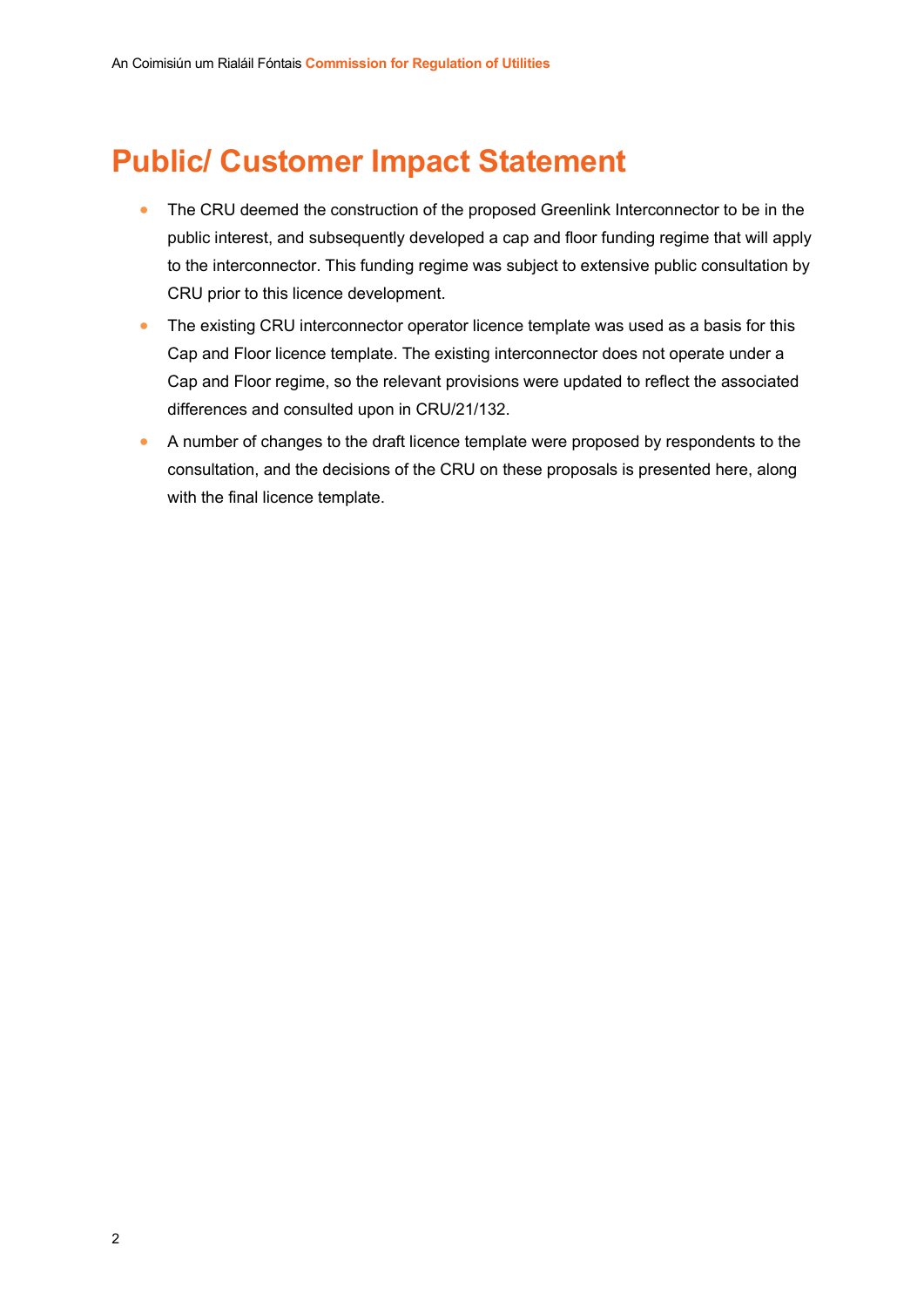## **Table of Contents**

| 1.             |       |  |  |  |  |
|----------------|-------|--|--|--|--|
|                | 1.    |  |  |  |  |
|                | 1.1.1 |  |  |  |  |
|                | 1.1.2 |  |  |  |  |
|                | 1.1.3 |  |  |  |  |
|                | 1.1.4 |  |  |  |  |
|                |       |  |  |  |  |
|                | 2.1   |  |  |  |  |
| 2.2            |       |  |  |  |  |
| 2.3            |       |  |  |  |  |
| 2.4            |       |  |  |  |  |
| 2.5            |       |  |  |  |  |
| 2.6            |       |  |  |  |  |
| 3 <sub>1</sub> |       |  |  |  |  |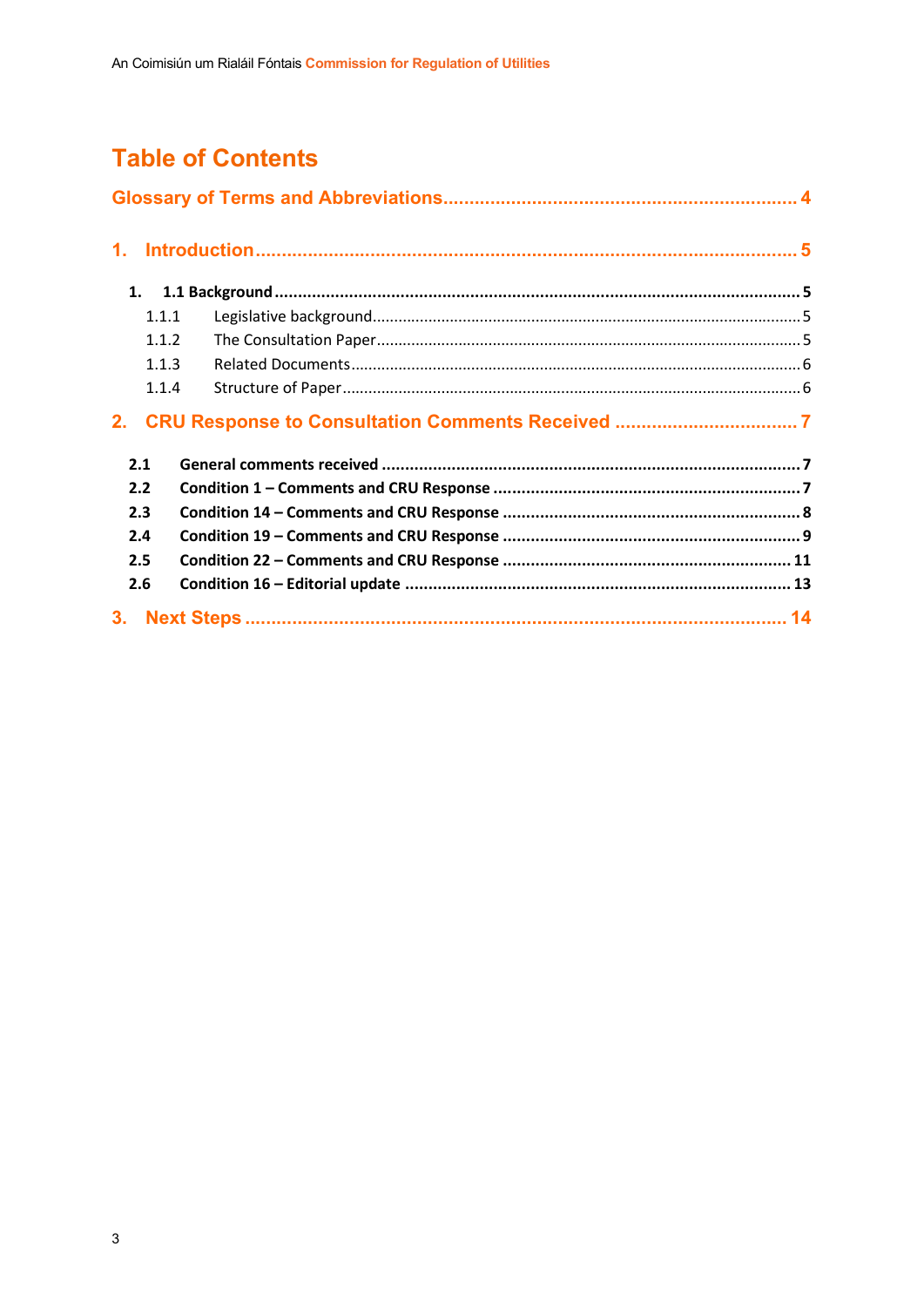# Glossary of Terms and Abbreviations

| <b>Abbreviation or Term</b> | <b>Definition or Meaning</b>                                                                 |
|-----------------------------|----------------------------------------------------------------------------------------------|
| <b>ACER</b>                 | Agency for the Cooperation of Energy Regulators                                              |
| <b>CJEU</b>                 | Court of Justice of the European Union                                                       |
| <b>ERA</b>                  | Electricity Regulation Act 1999 (as amended)                                                 |
| <b>EIDAC</b>                | EirGrid Interconnector Designated Activity Company                                           |
| <b>ENTSO-E</b>              | European association for the cooperation of transmission system<br>operators for electricity |
| <b>EU</b>                   | <b>European Union</b>                                                                        |
| TSO                         | <b>Transmission System Operator</b>                                                          |
| <b>TUoS</b>                 | Transmission Use of System                                                                   |
| UK                          | United Kingdom                                                                               |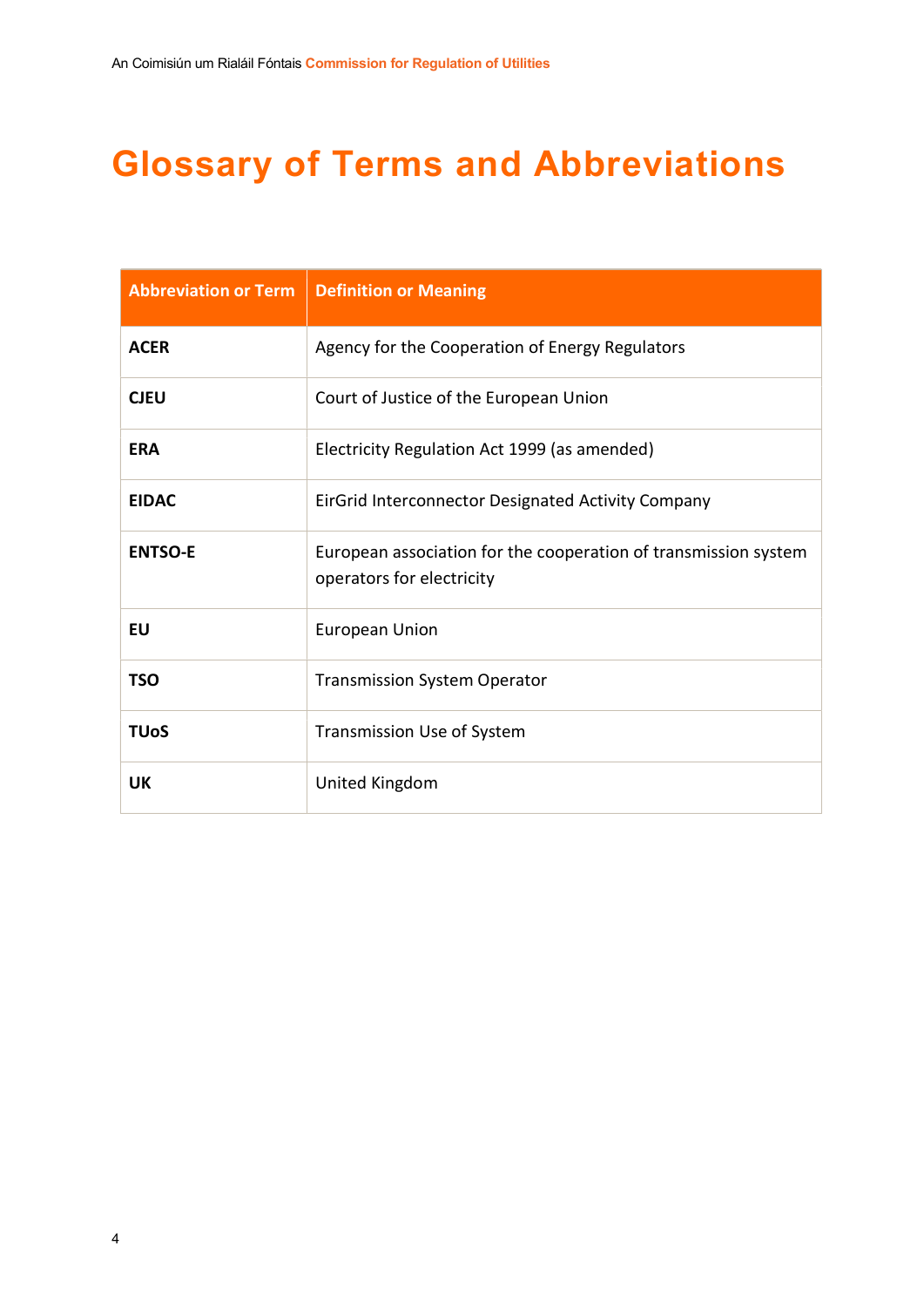# 1. Introduction

## 1. 1.1 Background

## 1.1.1 Legislative background

Under Article 16A(b) of the Electricity Regulation Act 1999 (as amended) (ERA), the CRU can secure the construction of an interconnector by three separate means:

- a. a competitive tender;
- b. an authorisation granted to a person without a prior competitive tender where the person demonstrates, to the satisfaction of the Commission, that the granting of an authorisation, subject to such conditions as the Commission deems necessary and appropriate, is in the long term interests of final customers; or
- c. requesting the transmission system operator to provide for the construction of an interconnector in its development plan.

Article 14(1)(i) gives the CRU the power to grant a licence to a person to transport electricity across and maintain an interconnector. The existing CRU Decision Paper on interconnector licences, CER/11/055 "Interconnector Operator Licence" states that,

 "The CER will grant this licence upon application to those that already have been issued with an authorisation to construct an interconnector pursuant to Section 16 of the 1999 Act, who by this process, would be automatically eligible to receive a licence to operate the same interconnector."

## 1.1.2 The Consultation Paper

In October 2018, the CRU determined that the proposed 500 MW Greenlink Interconnector linking the electricity grids in Ireland and Wales, would provide a net benefit to Irish consumers and Ireland as a whole (CRU/18/216). Subsequently, the CRU worked to establish the regulatory framework for a Cap and Floor financing regime for the proposed Greenlink Interconnector. This regime is set out in CRU/21/114.

In November 2021, the CRU published CRU21132 "Consultation Paper: Draft Licence for an Interconnector operating with a Cap and Floor regime". That consultation set out CRU's proposed Interconnector Operator Licence for an interconnector operating under a cap and floor regime. The draft licence template was based on the existing EIDAC licence, where appropriate, and had regard to the regulatory framework set out in CRU/21/114. In drafting the licence template, the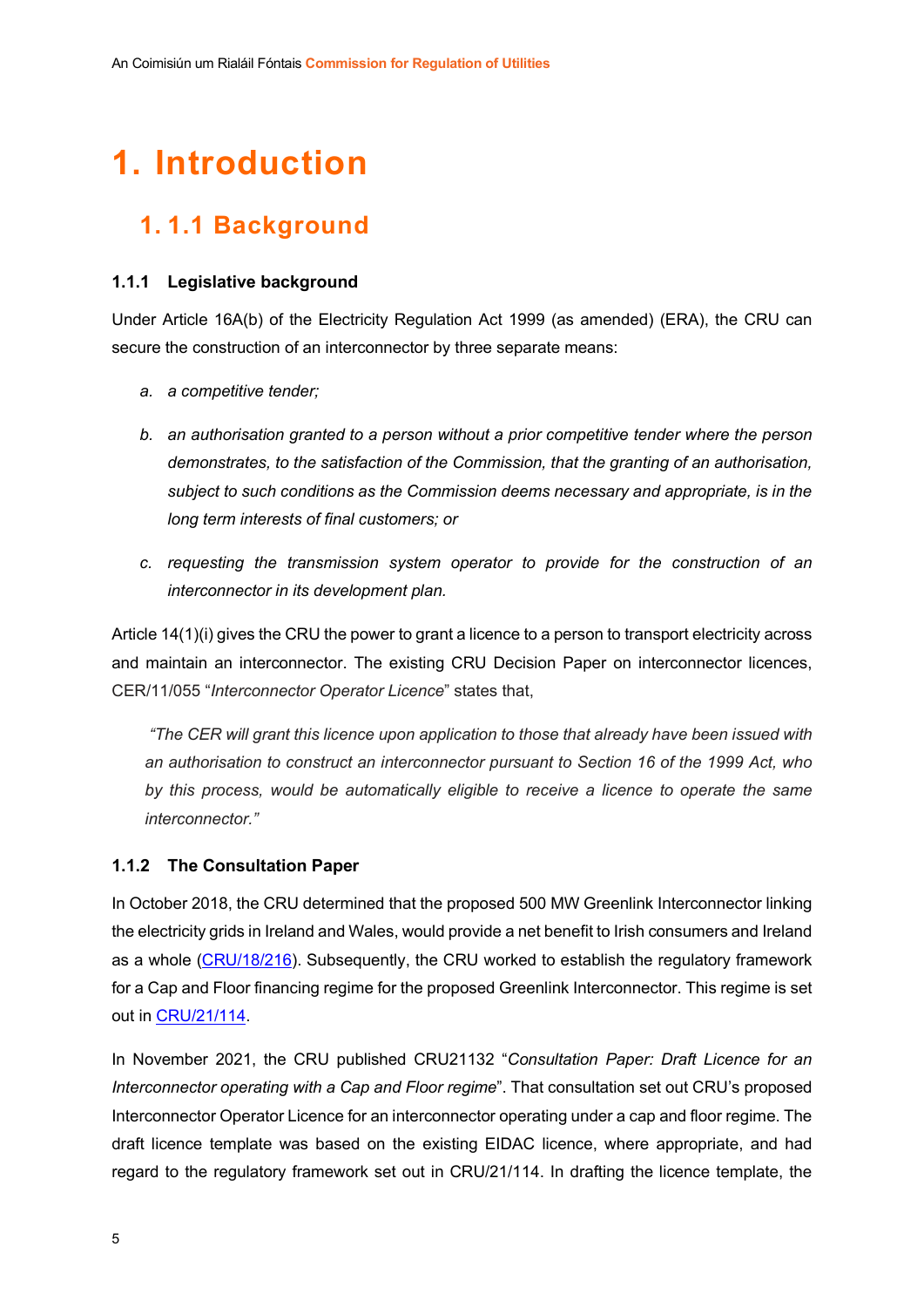CRU was also cognisant of its function to "foster operational arrangements that enable an adequate level of interconnection capacity within the region and between regions, to allow the development of effective competition and improvement of security of supply."<sup>1</sup> This in part led to the inclusion of elements of the licence template, in particular Condition 22, that would support the progression of the project including its financeability, whilst not limiting the CRU's capacity to protect the consumer.

This paper outlines the CRU's response to comments received on the draft licence template and the final decision on the licence conditions. The resultant template for an Interconnector Operator Licence is published alongside this Decision Paper.

## 1.1.3 Related Documents

- 1. Draft Electricity Interconnector Operator Licence CRU21132b
- 2. Consultation Paper: Draft Licence for an Interconnector operating with a Cap and Floor regime CRU21132
- 3. Existing EIDAC Licence: CRU18051 "Electricity Interconnector Operator Licence"
- 4. Decision and Consultation Response paper on EIDAC [EWIC] Interconnector operator licence: CER/11/055 "Interconnector Operator Licence"
- 5. Greenlink Cost-Benefit Analysis determination: CRU/18/216 "Greenlink Electricity Interconnector Determination"
- 6. Greenlink Cap and Floor Decision paper: CRU/21/114 "Greenlink Electricity Interconnector "Cap and Floor Regulatory Framework"

Information on the CRU's role and relevant legislation can be found on the CRU's website at www.cru.ie

## 1.1.4 Structure of Paper

Section 1 provides a short introduction to the background of the newly developed licence.

Section 2 contains descriptions on the comments received during the consultation period and details the CRU response to these comments and any consequent updates made to the draft licence template.

 $1$  Section 9 (fb) (v) of the ERA as inserted by Regulation 40 of S.I. 630 of 2011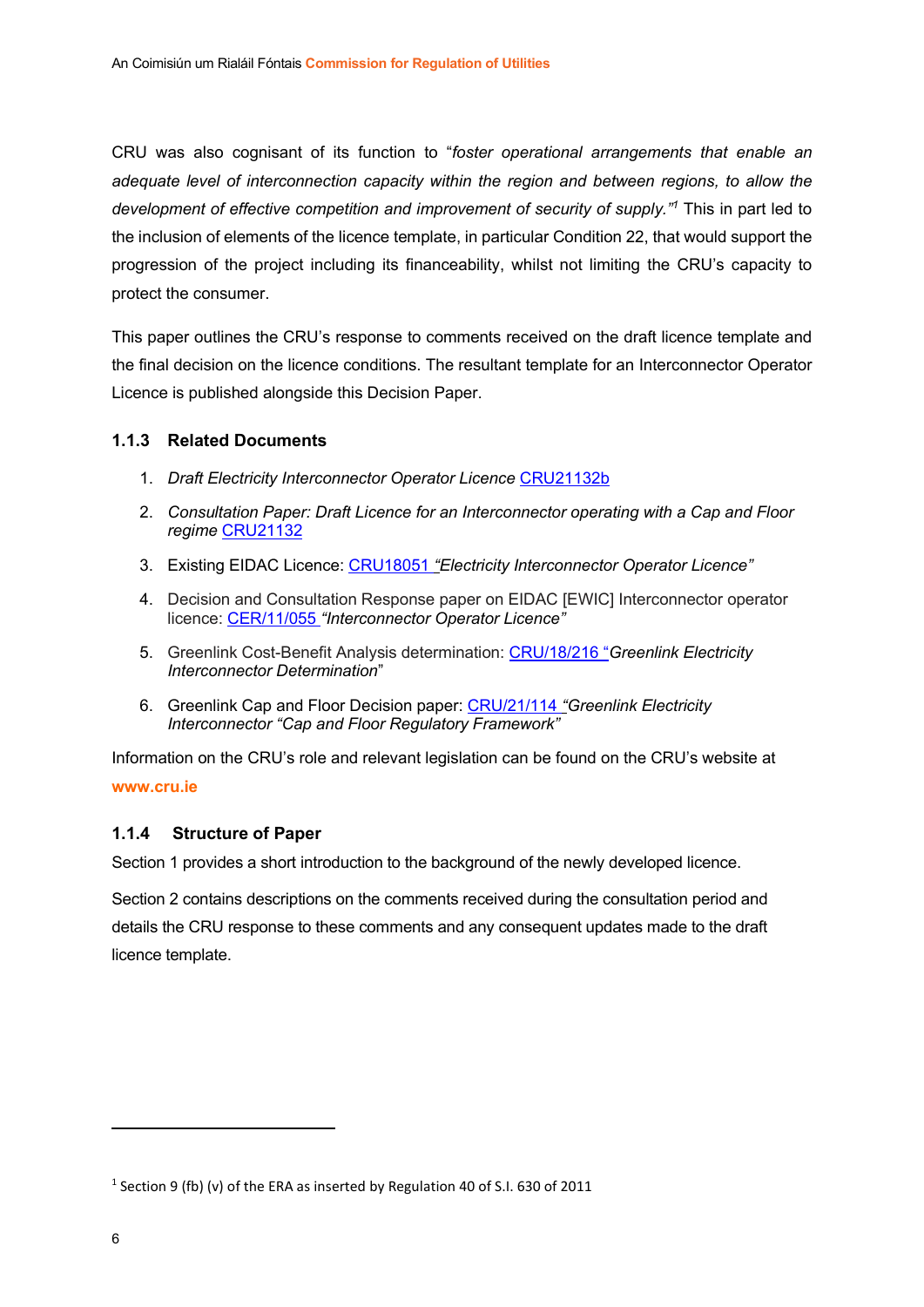# 2. CRU Response to Consultation Comments Received

CRU would like to thank all respondents for the contribution to this licence template development process. In all, five responses were received to the consultation on the draft licence, including two confidential responses. The non-confidential responses were received from:

- 1. EirGrid
- 2. EIDAC
- 3. MaresConnect

The non-confidential responses are published alongside this paper. This section provides a summary of the comments received and the CRU responses to the key points raised.

It is anticipated that the first issuance of a licence based on the licence template published alongside this Decision Paper will be to Greenlink Interconnector Limited. In line with this, responses were received that were specific to that licence development and to related documents and processes. Where appropriate, the CRU responses below have sought to be general and not project specific. However, in certain circumstances the CRU responses have appropriately had regard to the ongoing Greenlink Interconnector project progression and licence development.

## 2.1 General comments received

A number of general comments were made by the respondents that did not require specific responses. They included:

- welcoming the commitment of the CRU to further interconnection and progress on the regulatory environment for interconnectors; and
- welcoming the consistency with the EIDAC licence and acknowledging the appropriate removal of legislative references to the current licence template that are no longer applicable following the UK's departure from the EU.

## 2.2 Condition 1 – Comments and CRU Response

A proposal was made to change the text of part (b) in the definition of Interconnector Revenue to clarify the position with respect to physical and financial transmission rights. The CRU agreed that a change was appropriate and has updated the text in the final licence template.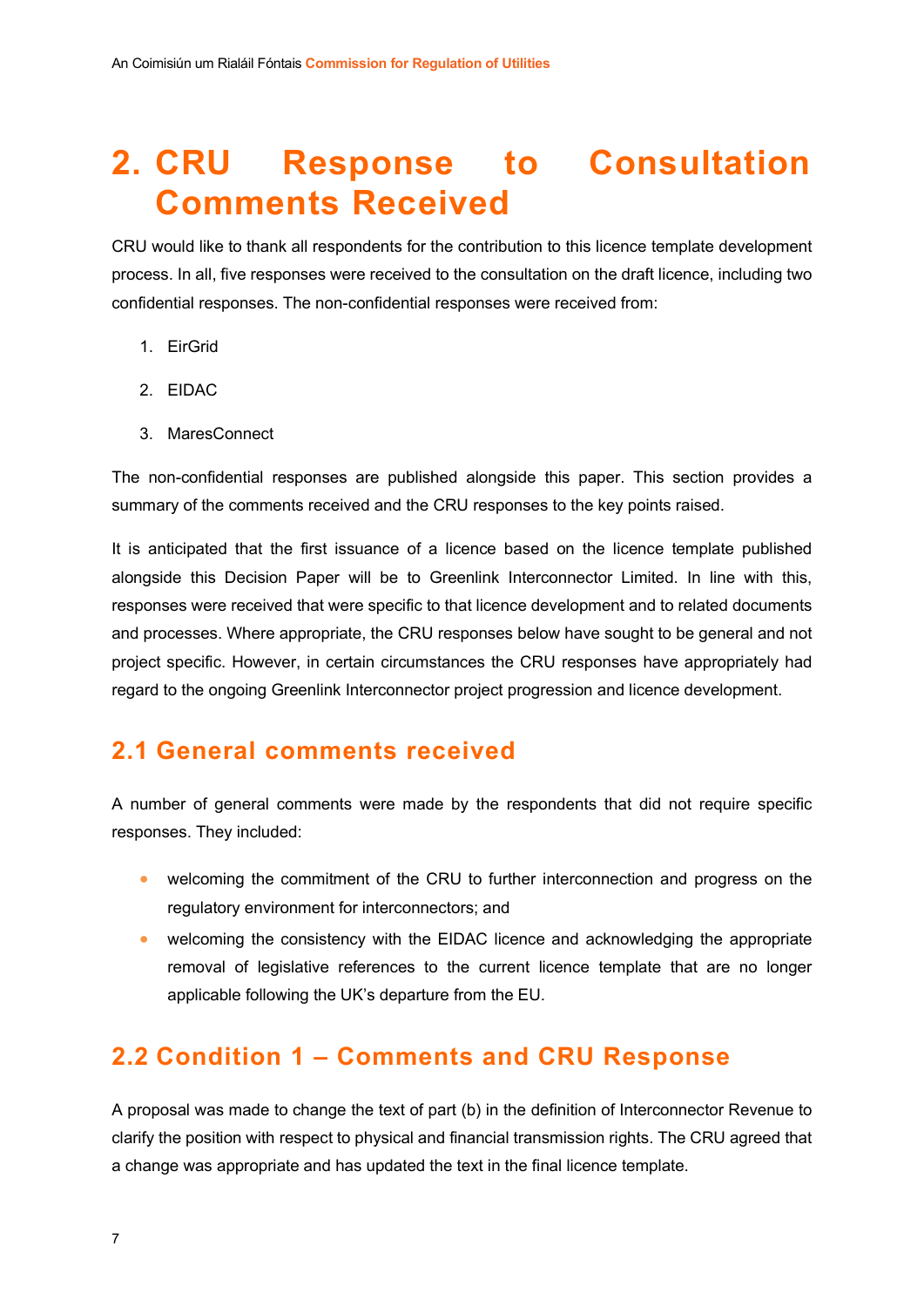The condition has been updated in the licence template.

## 2.3 Condition 14 – Comments and CRU Response

A respondent has stated that the change from the standard Change of Control term in CRU licenses may be inconsistent with a statement in the Cap and Floor Decision, and also that it is potentially discriminatory, differing from the EIDAC licence and the standard generation licence at present.

The respondent also stated that 'Control' is not defined, and it is possible that a Licensee may not be aware of a (possibly confidential) upstream transaction which could trigger this condition and it may unknowingly be in breech. They also claim that that the 30 days' notice requirement creates a limitation on the ability of lenders to act quickly in the event of a default, imposing a risk to the lenders' security.

The respondent suggested that preferably, the condition should revert to the CRU standard condition, otherwise 'control' must be defined and apply only at the level of the licensee.

#### CRU Response

The CRU does not consider that there is an inconsistency between this condition and the Cap and Floor Decision. The Cap and Floor Decision states that (underlined emphasis added here),

"The CRU was satisfied following the review of consultation responses that it would not be proportionate to introduce specific change of control measures linked to the Temporary Financial Support mechanism. In particular, the CRU notes that the requirement to repay Temporary Financial Support would survive a change of control and that the existing interconnector licence included provisions to notify the CRU of such cases, also affording the right to revoke the licence in certain cases of non-compliance."

As per Condition 14 of the draft licence template, there remains a provision to notify the CRU, and no specific mechanism has been added related to Temporary Financial Support.

As set out in the consultation paper, this licence template is intended to apply to all future interconnectors that will operate under a Cap and Floor regime. It is the view of the CRU that the risk to the consumer in the situation where a Cap and Floor regime is in place is such that prior notice of a change of control of the Licensee is required.

Control is already defined in the Licence in Schedule 2 part 2(b):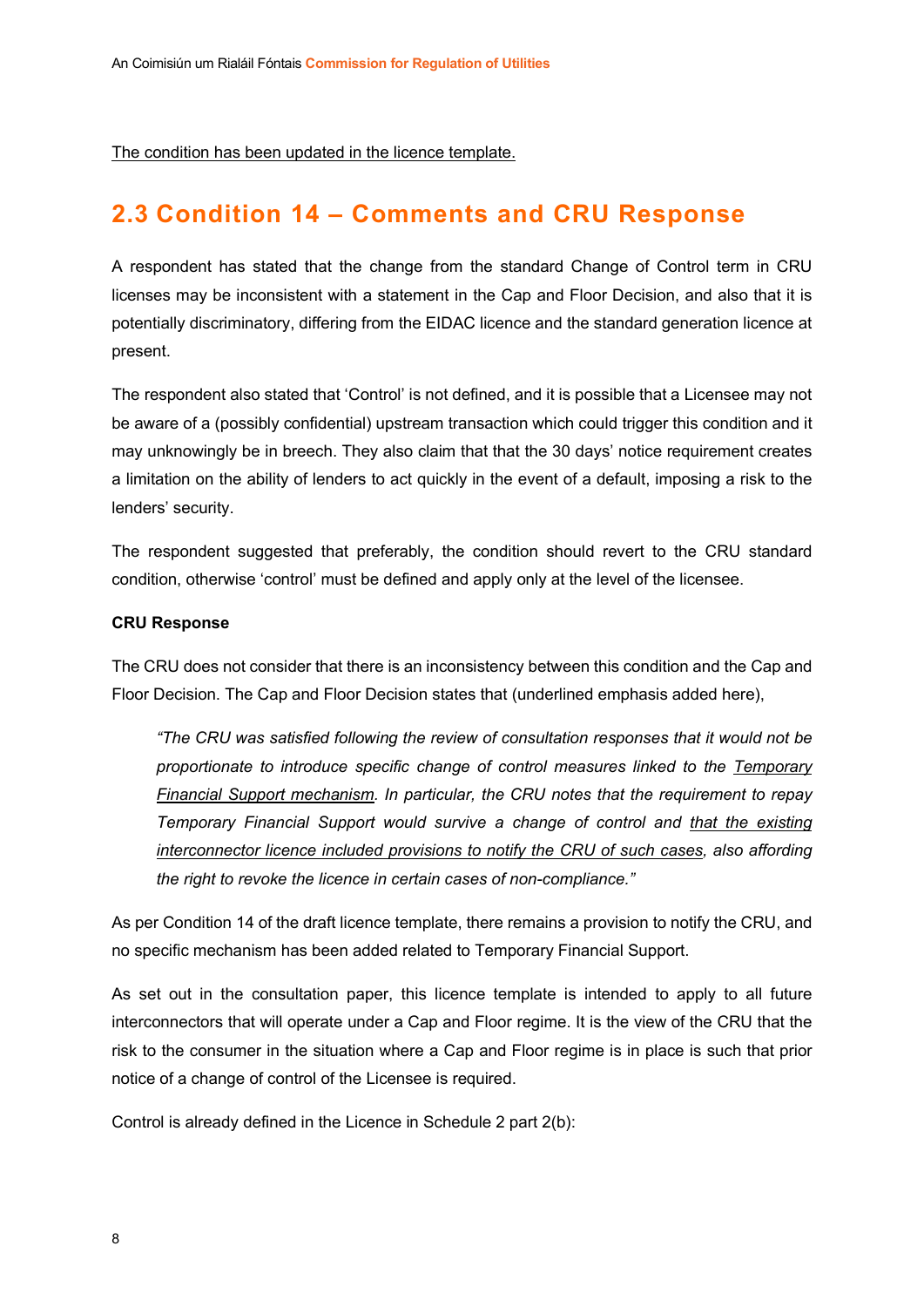"There is a change in the control of the Licensee for the purposes of paragraphs 1(f) and (g) of this Schedule whenever a person has control of the Licensee who did not have control of the Licensee when this Licence was granted."

No change has been made to this condition.

## 2.4 Condition 19 – Comments and CRU Response

#### Condition 19(1) and (2)

A respondent expressed concern that the use of revenues restriction in Condition 19(1) of the draft licence may be inconsistent with Condition 22 (Cap and Floor regime) and could preclude the use of interconnector revenues for purposes that are permitted under the Cap and Floor framework. The respondent also suggests that this Condition 19 does not permit revenues to be used consistent with the interpretation of Article 19(2)(b) of 2019/943 by the Court of Justice of the European Union (CJEU) in the Baltic Cable case.

The respondent wishes to see this condition disapplied.

#### CRU Response

The CRU is satisfied that the use of revenues restriction set out in Condition 19(1) of the licence is consistent with Condition 22 of the licence and with the cap and floor framework.

The wording of the permitted uses described in Condition 19(2) of the licence reflects the use of revenues restriction contained in Article 19(2)(a) and (b) of Regulation (EU) 2019/943 of the European Parliament and of the Council of 5 June 2019 on the internal market for electricity (the "Regulation"). Condition 19(1) therefore aligns with the EU regulatory framework on the use of revenues that applies to interconnectors across the European Union.

The CRU also notes that the Licensee is required to comply with the use of revenues restriction outlined in Article 19(2) and (3) of the Regulation in the connected jurisdiction, pursuant to Condition 9 of the Electricity Interconnector Licence: Standard Conditions published by the UK regulator, Ofgem. Condition 19(1) therefore also aligns with the licence conditions on use of revenues that are already applicable to the Licensee's interconnector in the UK. The CRU understands that Standard Condition 9 of the Ofgem licence applies to licensees that benefit from a cap and floor regime in the UK, alongside the specific provisions relating to the licensee's cap and floor regime.

In relation to the Baltic Cable case and the interpretation of the provisions of Article 19(2) of the Regulation, the CRU notes that, subsequent to the judgment in Baltic Cable, the Transmission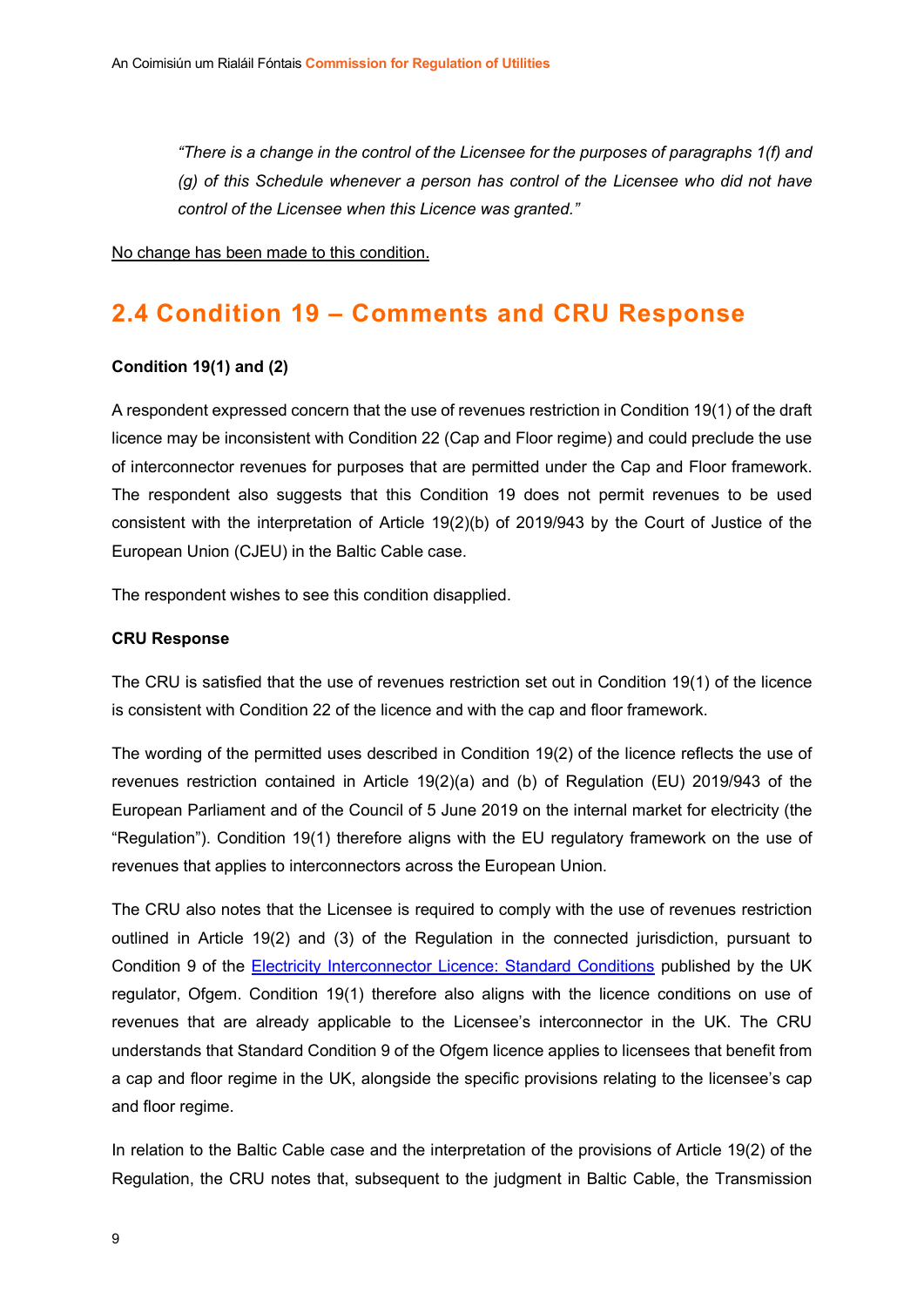System Operators (TSOs) and ACER engaged in a consultation and decision process on a methodology for the use of congestion income in accordance with Article 19(4) of the Regulation. The cap and floor regime in the UK and its compatibility with that methodology and with Article 19 of the Regulation was expressly discussed in Annex 4 to the Explanatory Document to the TSO's proposed methodology and in the consultation response on that methodology published by European Association for the Cooperation of Transmission System Operators for Electricity (ENTSO-E). The CRU also notes the subsequent ACER Decision approving the TSOs' methodology and the summary and assessment of the comments provided by Baltic Cable AB at Annex II to that decision.

As regards the request that Condition 19(1) be disapplied or 'switched off' for the duration of the cap and floor regime period, the CRU considers that it would not be appropriate to disapply or 'switch off' the use of revenues condition in circumstances where the Licensee will benefit from a regulated cap and floor regime. The CRU notes that, at EU level, an exemption from the use of revenues restriction is the subject of a specific exemption application procedure which interconnectors must comply with in order to obtain any exemption from Article 19 of the Regulation. Similarly, the CRU understands that, in the connected jurisdiction, the regulated cap and floor regime and the exemption process are separate alternative routes to interconnector development. Under the exemption route in the UK, developers would face the full upside and downside of the investment, which is not the case where an interconnector benefits from a regulated cap and floor framework.

Moreover, in light of our view that Condition 19(1) of the licence is already consistent with Condition 22 of the licence and with the cap and floor framework, it is not necessary to disapply or 'switch off' Condition 19(1) in order to ensure such consistency. For the avoidance of doubt, a clarification has been added to the Interpretation and Construction condition in the Licence (Condition 1), which states that Conditions 19(1) and 19(2) of the Licence are to be construed and applied in a manner that is consistent with Conditions 19(5), 19(6) and 22 (Cap and Floor regime) of the Licence.

#### No change has been made to this condition.

#### 19(3) Requirement to allocate revenues to third parties:

One respondent stated that it is not acceptable that, under this condition, the CRU can direct a Licensee to allocate revenues below the Cap to a third party. The respondent argues that revenues up to the Actual Floor will be used for operational expenses and debt repayment; revenues between Floor and Cap will be used for return on investment; and only those revenues above the Cap will go to the TSO.

This respondent wishes to see this condition disapplied.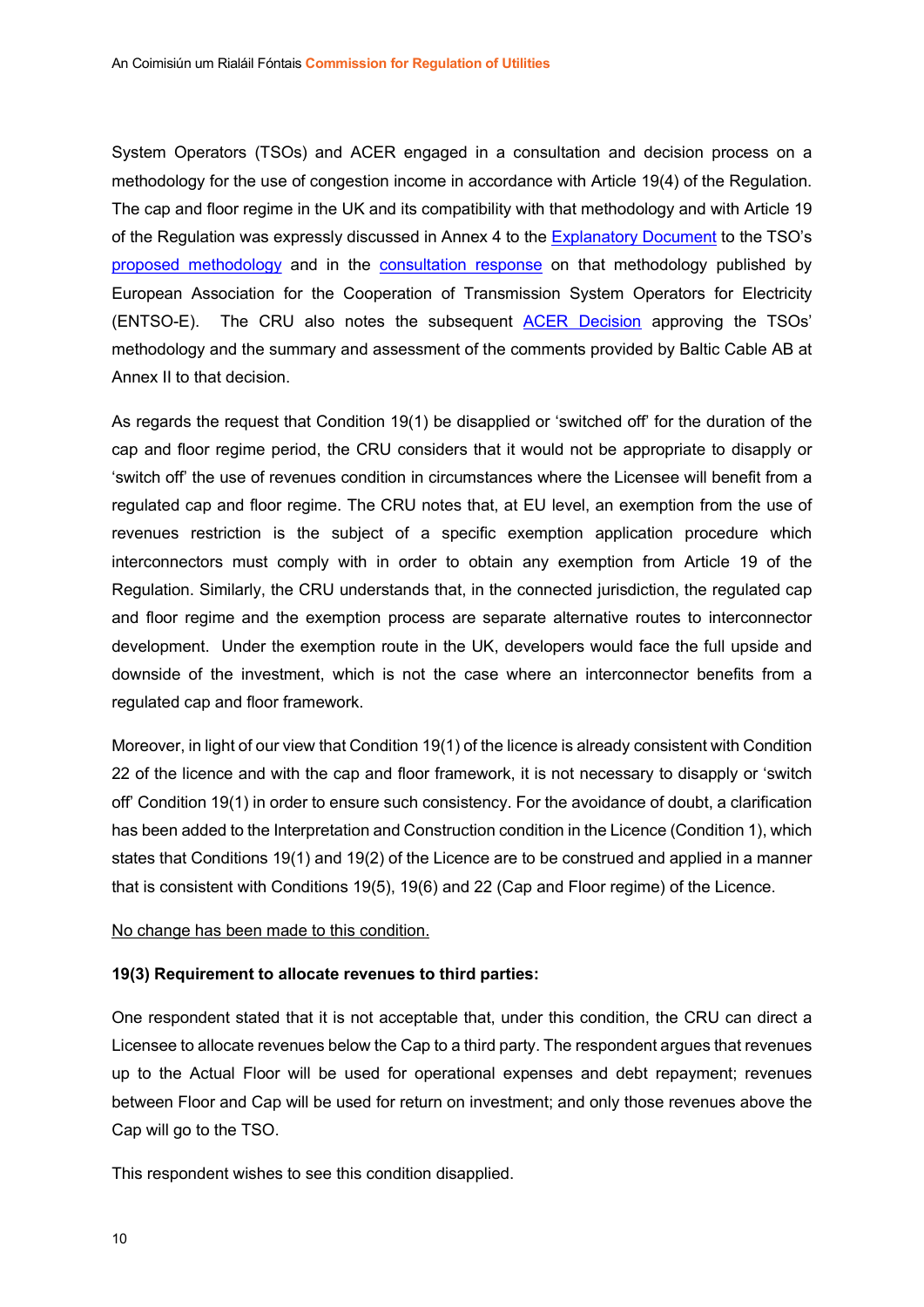#### CRU Response

On further review, the CRU has determined that this condition is not required.

The condition has been deleted from the licence template.

#### Condition 19(6) Making distributions

One respondent has indicated that the definition of 'Distributions' (which is currently defined in 19(7) as per the Companies Acts) should be qualified to ensure that 'upstreaming cash for the purposes of debt repayment' is not prohibited as repayment of intra-group loans to the parent company may be required as part of financing arrangements.

#### CRU Response

Condition 19(6) and (7) (in the final Licence Condition 19(5) and (6)) have been re-drafted to make clear the circumstances in which distributions may not made under the Licence while the Licensee is in receipt of Temporary Financial Support.

The condition has been updated in the licence template.

## 2.5 Condition 22 – Comments and CRU Response

One respondent has emphasised that under a Cap and Floor regime, certainty around the 'floor' element of the regime is required to make the project financeable and that this needs to be reflected in the Licence conditions. They believe that the lenders require comfort that any changes to certain features of the Cap and Floor regime will be subject to the licence change regime including the associated appeals mechanism, so that protection would be 'aligned with the level of protection offered by the UK regime'.

The respondent understands there to be an unacceptable risk associated with Condition 22(1), which states that the retention of revenues above the Floor is conditional on the Licensee's compliance with the Cap and Floor Decision (which would include any future changes made to the Decision). Additionally, they have requested recognition of the entitlement of the Licensee to receive Floor payments, i.e., the benefit of the Cap and Floor Decision and that the Actual Floor is defined as per the 2021 Cap and Floor Decision, not the more general Cap and Floor Decision.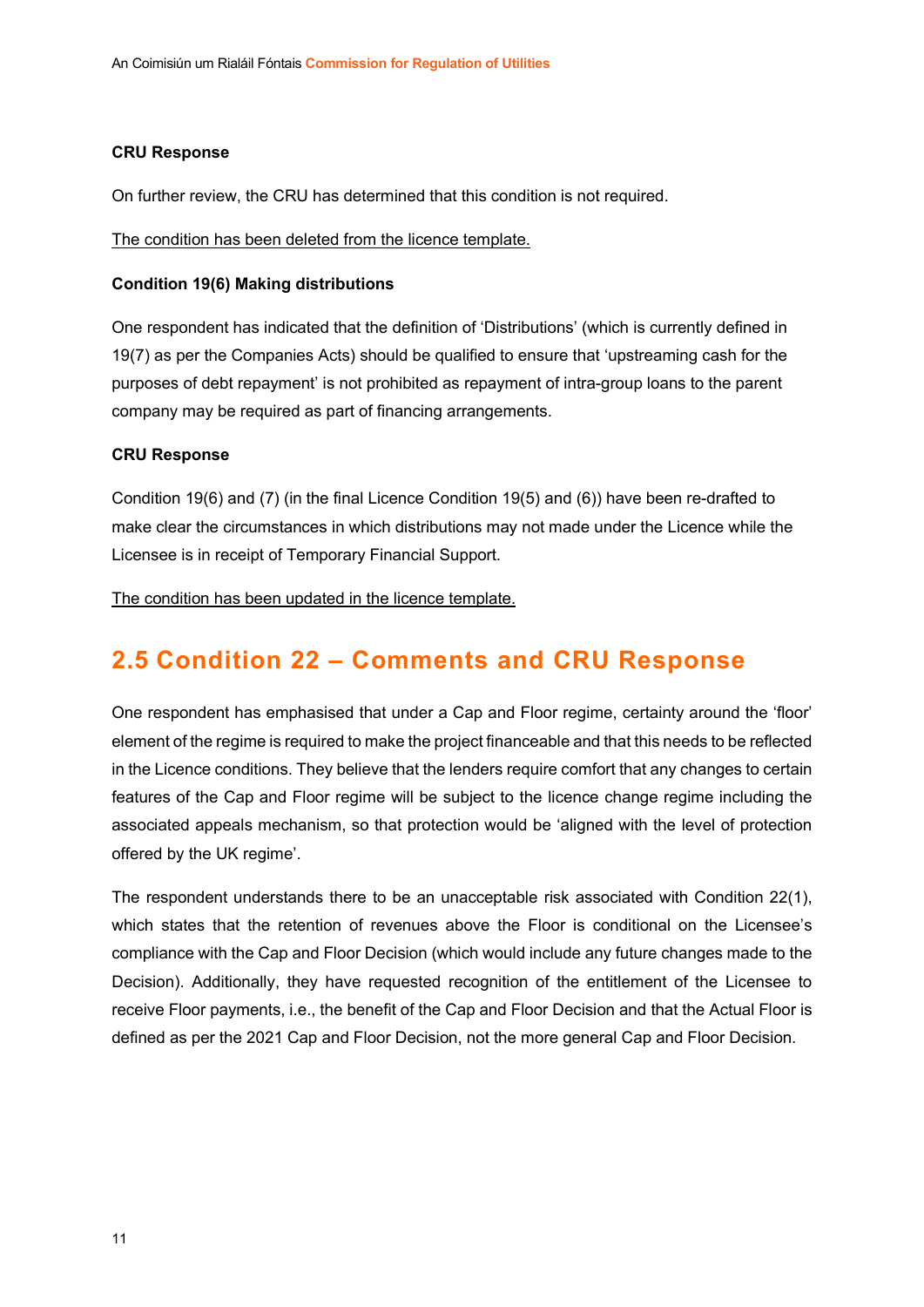The respondent also requested that the required timings of the CRU direction to EirGrid and the payments (in the 'TUoS<sup>2</sup> year' 6 months after the assessment period) be reflected in Condition 22(4) of the Licence.

The respondent has thus proposed some changes to the text of Condition 22.

One respondent indicated some concern relating to the differences in the Ofgem regulatory framework in the UK and that the Irish framework provides less certainty, thereby incurring higher financing costs on the Irish side.

## CRU Response

The CRU operates a different regulatory regime to the UK regulator, Ofgem, and the draft and final licence templates developed are reflective of the CRU approach.

Future proposed changes to the CRU Cap and Floor Decision will be publicly consulted upon in line with the standard CRU approach, with all parties encouraged to participate in the development of an associated final decision. A change to a Licence issued by the CRU is required to go through an amendments process, which has an associated statutory appeals mechanism. As mentioned in the Cap and Floor Decision, Licences issued by the CRU do not represent a comprehensive reference for the implementation of any regime. A licence is not intended to capture entitlements, nor obligations upon any other party than the Licensee.

In regard to the proposed modifications, the CRU will include the additional part (b) in Condition 22(1) to address the concerns raised by the respondents with respect to project financeability.

The CRU has not made the requested changes to Condition 22(1) to refer to the 2021 Cap and Floor Decision. This is based on there being a number of required updates to determine an Actual Floor, which is currently provided for in the Cap and Floor Decision paper. Potential further updates are expected following financial close and the post-construction review, which can only be captured by reference to the general Cap and Floor Decision.

On review, the CRU accepts the proposal to change the references in Condition 22(3)(a) to the 2021 Cap and Floor Decision as changes to these aspects of the 2021 Cap and Floor Decision are not anticipated.

The CRU does not accept the proposal to remove the 'Subject to its compliance…' text in Condition 22(4). The Cap and Floor Decision includes other features of the regime with which the Licensee

<sup>&</sup>lt;sup>2</sup> Transmission Use of System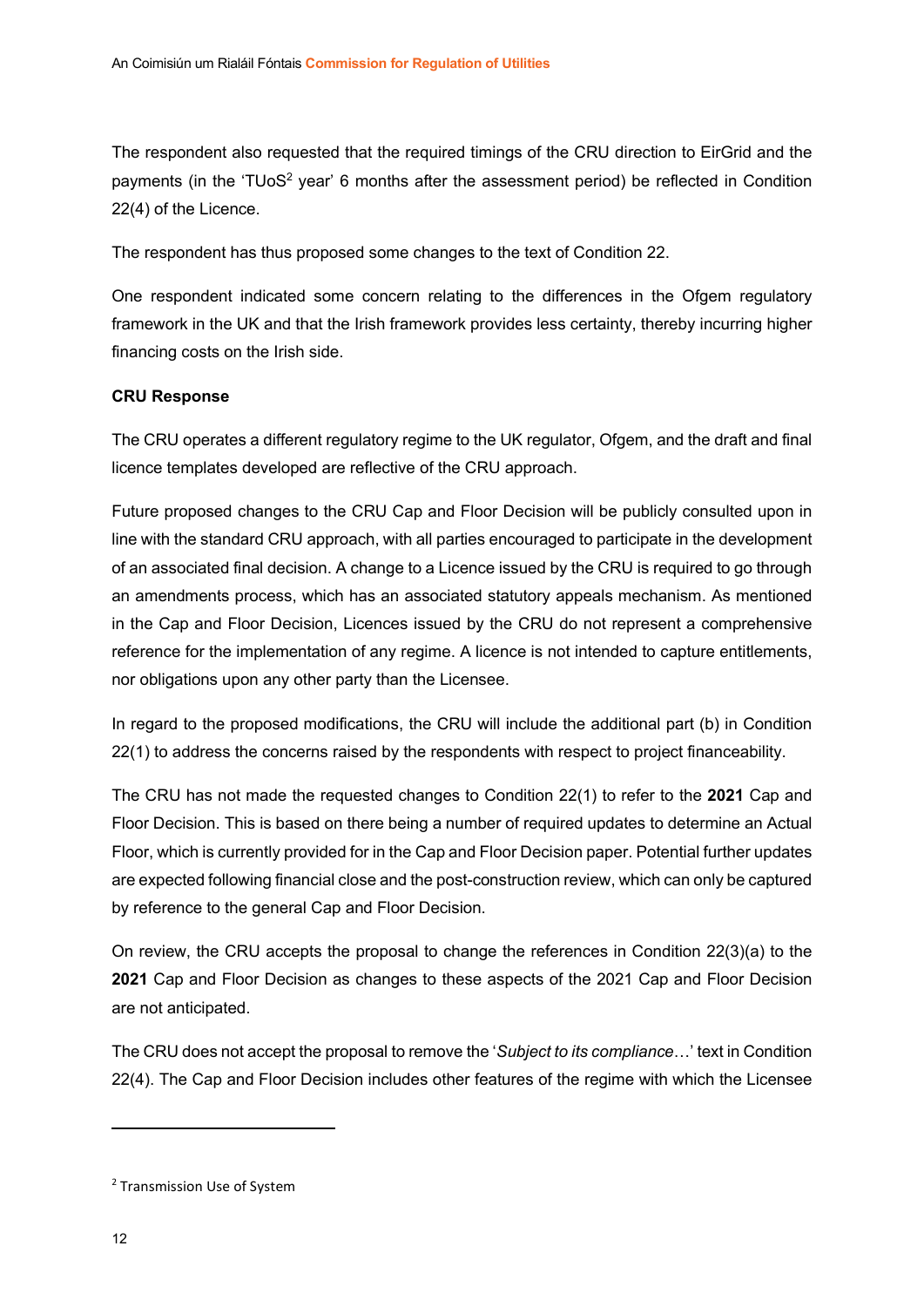must be in compliance, such as maintaining a minimum level of availability and the repayment of Temporary Financial Support. Retention of this text captures this requirement.

The CRU does not accept the proposal for additional text in part 4(a): the details referred to in the proposal are already set out in the Cap and Floor Decision; the Floor is referred to in Condition 3(a); and the entitlements are implicitly included in the reference already added to Condition 22(1).

The CRU does not accept the proposal for additional text in part 4(b). The referenced timings are expected to be incorporated in the Interface Agreement that is referenced in the licence template. Furthermore, inclusion of this term would potentially place obligations on third parties, whose operation is not governed by this Licence.

The amendment made to the existing Condition 22(4)(b) in the draft Licence is considered to be reasonable and will be incorporated in the final Licence text.

The condition has been updated in the licence template.

## 2.6 Condition 16 – Editorial update

An editorial error was identified in the text of Condition 16 which referred to a non-existent paragraph 16(2). This reference has now been removed.